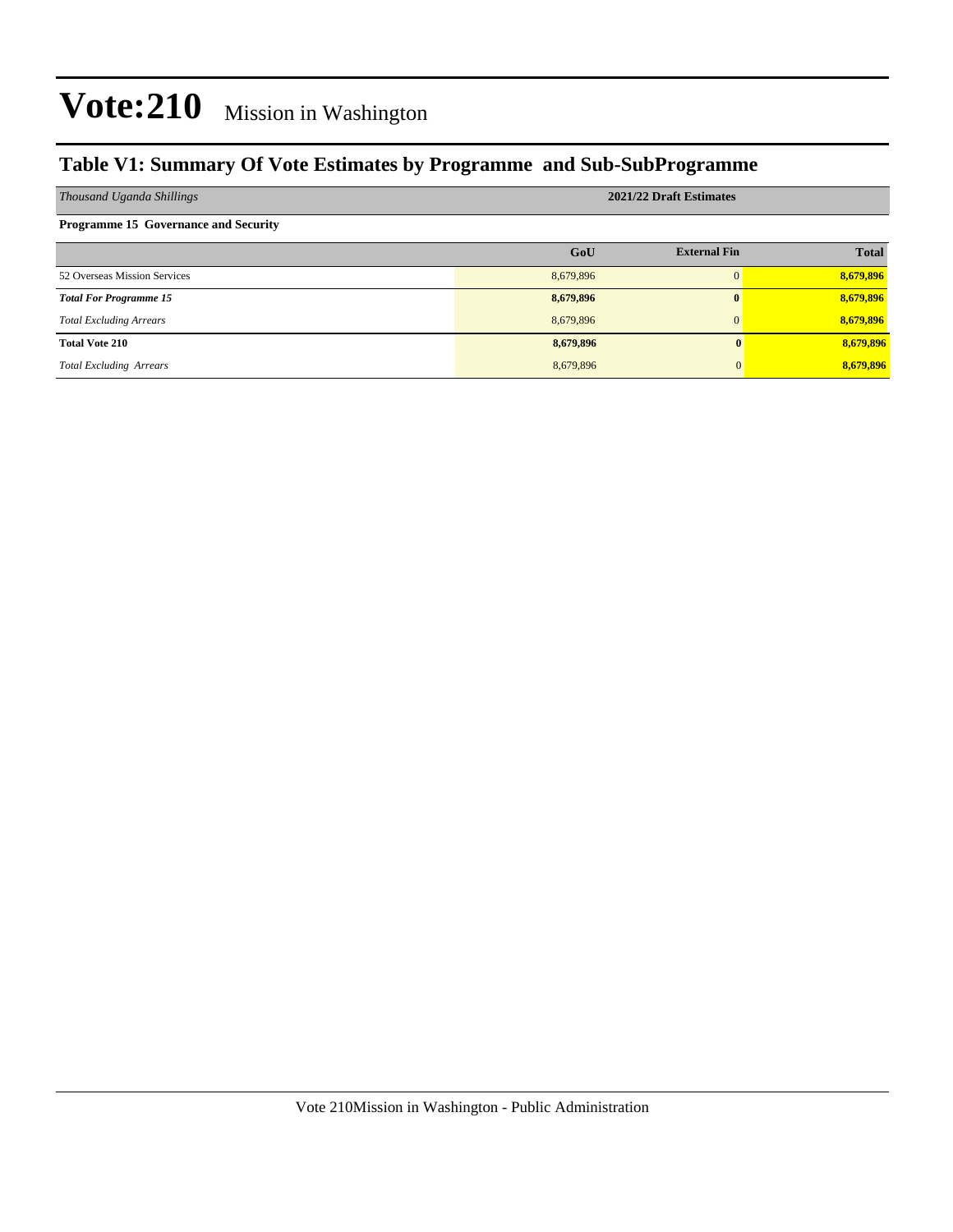### **Table V2: Summary Of Vote Estimates by Sub-SubProgramme,Department and Project**

| Thousand Uganda Shillings                                                 |                  | 2020/21 Approved Budget |              | 2021/22 Draft Estimates |           |                               |              |
|---------------------------------------------------------------------------|------------------|-------------------------|--------------|-------------------------|-----------|-------------------------------|--------------|
| <b>Sub-SubProgramme 52 Overseas Mission Services</b>                      |                  |                         |              |                         |           |                               |              |
| <b>Recurrent Budget Estimates</b>                                         | <b>Wage</b>      | <b>Non-Wage</b>         | <b>AIA</b>   | <b>Total</b>            | Wage      | <b>Non-Wage</b>               | <b>Total</b> |
| 01 Headquarters Washington                                                | 1,361,738        | 6,671,158               | $\mathbf{0}$ | 8,032,896               | 1,361,738 | 7,148,158                     | 8,509,896    |
| <b>Total Recurrent Budget Estimates for Sub-</b><br><b>SubProgramme</b>   | 1,361,738        | 6,671,158               | $\bf{0}$     | 8,032,896               | 1,361,738 | 7,148,158                     | 8,509,896    |
| Development Budget Estimates                                              | <b>GoU Dev't</b> | <b>External Fin</b>     | <b>AIA</b>   | <b>Total</b>            |           | <b>GoU Dev't External Fin</b> | <b>Total</b> |
| 1745 Retooling of Mission in Washington - USA                             | $\Omega$         | $\mathbf{0}$            | $\mathbf{0}$ | $\bf{0}$                | 170,000   | 0                             | 170,000      |
| <b>Total Development Budget Estimates for Sub-</b><br><b>SubProgramme</b> | $\bf{0}$         | $\bf{0}$                | $\bf{0}$     | $\bf{0}$                | 170,000   | $\bf{0}$                      | 170,000      |
|                                                                           | GoU              | <b>External Fin</b>     | <b>AIA</b>   | <b>Total</b>            | GoU       | <b>External Fin</b>           | <b>Total</b> |
| <b>Total For Sub-SubProgramme 52</b>                                      | 8,032,896        | 0                       | $\bf{0}$     | 8,032,896               | 8,679,896 | $\mathbf{0}$                  | 8,679,896    |
| <b>Total Excluding Arrears</b>                                            | 8,032,896        | $\mathbf{0}$            | $\mathbf{0}$ | 8,032,896               | 8,679,896 | $\overline{0}$                | 8,679,896    |
| <b>Total Vote 210</b>                                                     | 8,032,896        | $\mathbf{0}$            | $\bf{0}$     | 8,032,896               | 8,679,896 | $\mathbf{0}$                  | 8,679,896    |
| <b>Total Excluding Arrears</b>                                            | 8,032,896        | $\mathbf{0}$            | $\bf{0}$     | 8,032,896               | 8,679,896 | $\mathbf{0}$                  | 8,679,896    |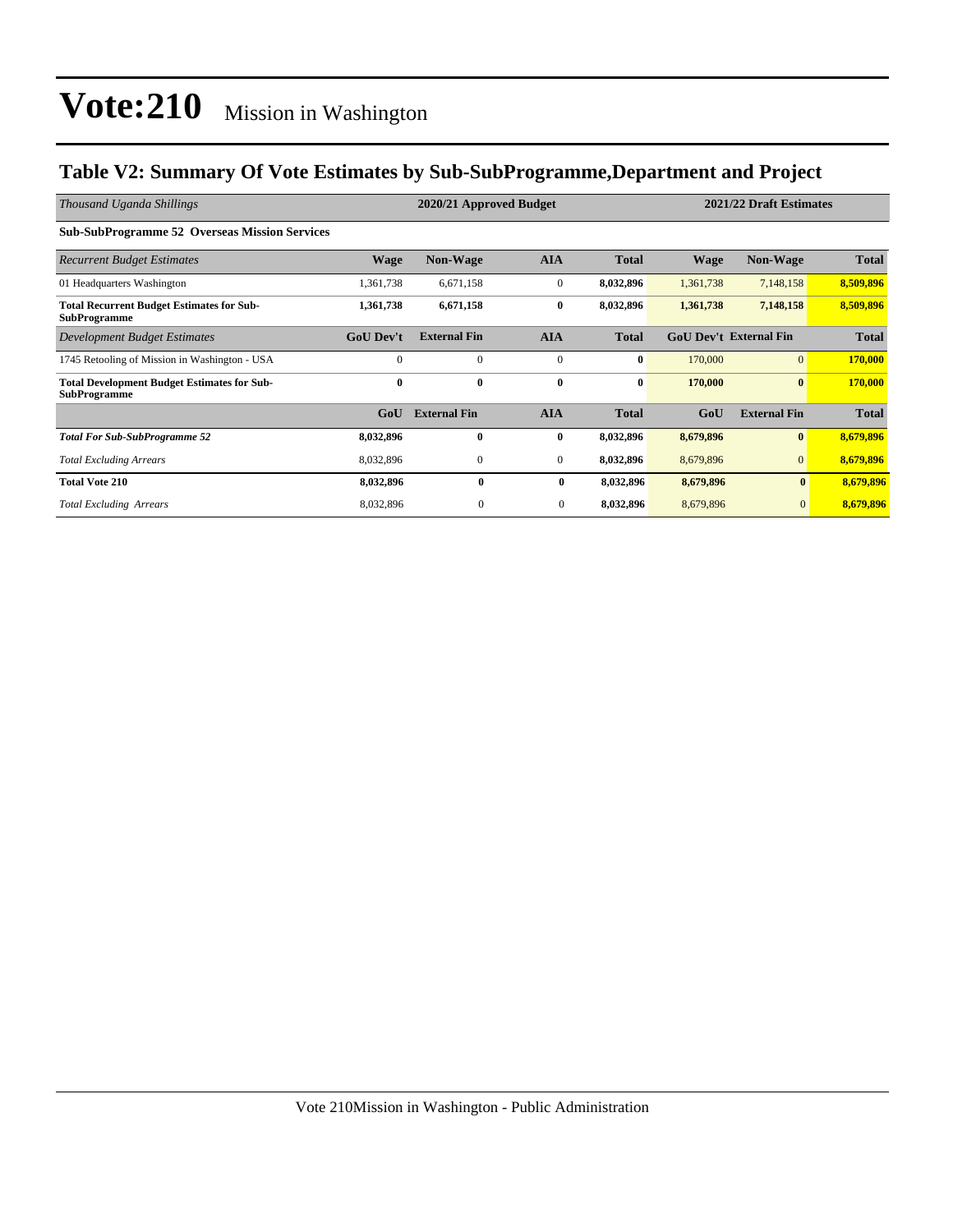## **Table V3: Summary Vote Estimates by Item**

| Thousand Uganda Shillings                                 | 2020/21 Approved Budget |                     |                  |                  | 2021/22 Draft Estimates |                     |              |  |
|-----------------------------------------------------------|-------------------------|---------------------|------------------|------------------|-------------------------|---------------------|--------------|--|
|                                                           | GoU                     | <b>External Fin</b> | AIA              | Total            | GoU                     | <b>External Fin</b> | <b>Total</b> |  |
| <b>Employees, Goods and Services (Outputs Provided)</b>   | 8,032,896               | $\bf{0}$            | $\bf{0}$         | 8,032,896        | 8,509,896               | $\bf{0}$            | 8,509,896    |  |
| 211103 Allowances (Inc. Casuals, Temporary)               | 1,250,810               | $\bf{0}$            | 0                | 1,250,810        | 1,442,136               | $\bf{0}$            | 1,442,136    |  |
| 211105 Missions staff salaries                            | 1,361,738               | $\bf{0}$            | $\bf{0}$         | 1,361,738        | 1,361,738               | $\bf{0}$            | 1,361,738    |  |
| 212101 Social Security Contributions                      | 40,000                  | $\bf{0}$            | $\bf{0}$         | 40,000           | 40,000                  | $\bf{0}$            | 40,000       |  |
| 213001 Medical expenses (To employees)                    | 1,046,904               | $\bf{0}$            | $\bf{0}$         | 1,046,904        | 1,067,964               | $\bf{0}$            | 1,067,964    |  |
| 221001 Advertising and Public Relations                   | 82,655                  | $\bf{0}$            | 0                | 82,655           | 82,655                  | $\bf{0}$            | 82,655       |  |
| 221002 Workshops and Seminars                             | 0                       | $\bf{0}$            | 0                | $\bf{0}$         | 7,000                   | $\bf{0}$            | 7,000        |  |
| 221003 Staff Training                                     | 50,367                  | $\bf{0}$            | $\bf{0}$         | 50,367           | 50,367                  | $\bf{0}$            | 50,367       |  |
| 221005 Hire of Venue (chairs, projector, etc)             | 100,000                 | $\bf{0}$            | 0                | 100,000          | 100,000                 | $\bf{0}$            | 100,000      |  |
| 221009 Welfare and Entertainment                          | 100,240                 | $\bf{0}$            | $\bf{0}$         | 100,240          | 100,240                 | $\bf{0}$            | 100,240      |  |
| 221011 Printing, Stationery, Photocopying and Binding     | 27,839                  | $\bf{0}$            | 0                | 27,839           | 27,839                  | $\bf{0}$            | 27,839       |  |
| 221012 Small Office Equipment                             | 20,087                  | $\bf{0}$            | 0                | 20,087           | 20,087                  | $\bf{0}$            | 20,087       |  |
| 221014 Bank Charges and other Bank related costs          | 13,270                  | $\bf{0}$            | $\bf{0}$         | 13,270           | 13,270                  | $\bf{0}$            | 13,270       |  |
| 221017 Subscriptions                                      | 977,546                 | $\bf{0}$            | 0                | 977,546          | 977,546                 | $\bf{0}$            | 977,546      |  |
| 222001 Telecommunications                                 | 69,373                  | $\bf{0}$            | $\bf{0}$         | 69,373           | 94,373                  | $\bf{0}$            | 94,373       |  |
| 222002 Postage and Courier                                | 36,201                  | $\bf{0}$            | 0                | 36,201           | 36,201                  | $\bf{0}$            | 36,201       |  |
| 222003 Information and communications technology<br>(ICT) | 178,030                 | $\bf{0}$            | 0                | 178,030          | 178,030                 | $\bf{0}$            | 178,030      |  |
| 223001 Property Expenses                                  | 23,138                  | $\bf{0}$            | $\bf{0}$         | 23,138           | 23,138                  | $\bf{0}$            | 23,138       |  |
| 223003 Rent – (Produced Assets) to private entities       | 1,000,000               | $\bf{0}$            | $\bf{0}$         | 1,000,000        | 1,182,614               | $\bf{0}$            | 1,182,614    |  |
| 223005 Electricity                                        | 133,650                 | $\bf{0}$            | 0                | 133,650          | 133,650                 | $\bf{0}$            | 133,650      |  |
| 223006 Water                                              | 20,660                  | $\bf{0}$            | $\bf{0}$         | 20,660           | 45,660                  | $\bf{0}$            | 45,660       |  |
| 223007 Other Utilities- (fuel, gas, firewood, charcoal)   | 145,430                 | $\bf{0}$            | $\bf{0}$         | 145,430          | 145,430                 | $\bf{0}$            | 145,430      |  |
| 226001 Insurances                                         | 44,630                  | $\bf{0}$            | $\bf{0}$         | 44,630           | 44,630                  | $\bf{0}$            | 44,630       |  |
| 227001 Travel inland                                      | 192,114                 | $\bf{0}$            | $\bf{0}$         | 192,114          | 192,114                 | $\bf{0}$            | 192,114      |  |
| 227002 Travel abroad                                      | 391,215                 | $\bf{0}$            | 0                | 391,215          | 391,215                 | $\bf{0}$            | 391,215      |  |
| 227003 Carriage, Haulage, Freight and transport hire      | 288,169                 | $\bf{0}$            | 0                | 288,169          | 288,169                 | $\bf{0}$            | 288,169      |  |
| 227004 Fuel, Lubricants and Oils                          | 20,748                  | $\bf{0}$            | 0                | 20,748           | 45,748                  | $\bf{0}$            | 45,748       |  |
| 228001 Maintenance - Civil                                | 310,896                 | $\bf{0}$            | 0                | 310,896          | 310,896                 | $\bf{0}$            | 310,896      |  |
| 228002 Maintenance - Vehicles                             | 88,640                  | $\bf{0}$            | $\bf{0}$         | 88,640           | 88,640                  | $\bf{0}$            | 88,640       |  |
| 228003 Maintenance - Machinery, Equipment &<br>Furniture  | 18,549                  | $\bf{0}$            | 0                | 18,549           | 18,549                  | $\bf{0}$            | 18,549       |  |
| <b>Investment</b> (Capital Purchases)                     | $\bf{0}$                | $\bf{0}$            | $\bf{0}$         | $\boldsymbol{0}$ | 170,000                 | $\bf{0}$            | 170,000      |  |
| 312201 Transport Equipment                                | $\bf{0}$                | $\bf{0}$            | $\bf{0}$         | $\boldsymbol{0}$ | 170,000                 | $\bf{0}$            | 170,000      |  |
| <b>Grand Total Vote 210</b>                               | 8,032,896               | $\bf{0}$            | $\bf{0}$         | 8,032,896        | 8,679,896               | $\bf{0}$            | 8,679,896    |  |
| <b>Total Excluding Arrears</b>                            | 8,032,896               | $\boldsymbol{0}$    | $\boldsymbol{0}$ | 8,032,896        | 8,679,896               | $\overline{0}$      | 8,679,896    |  |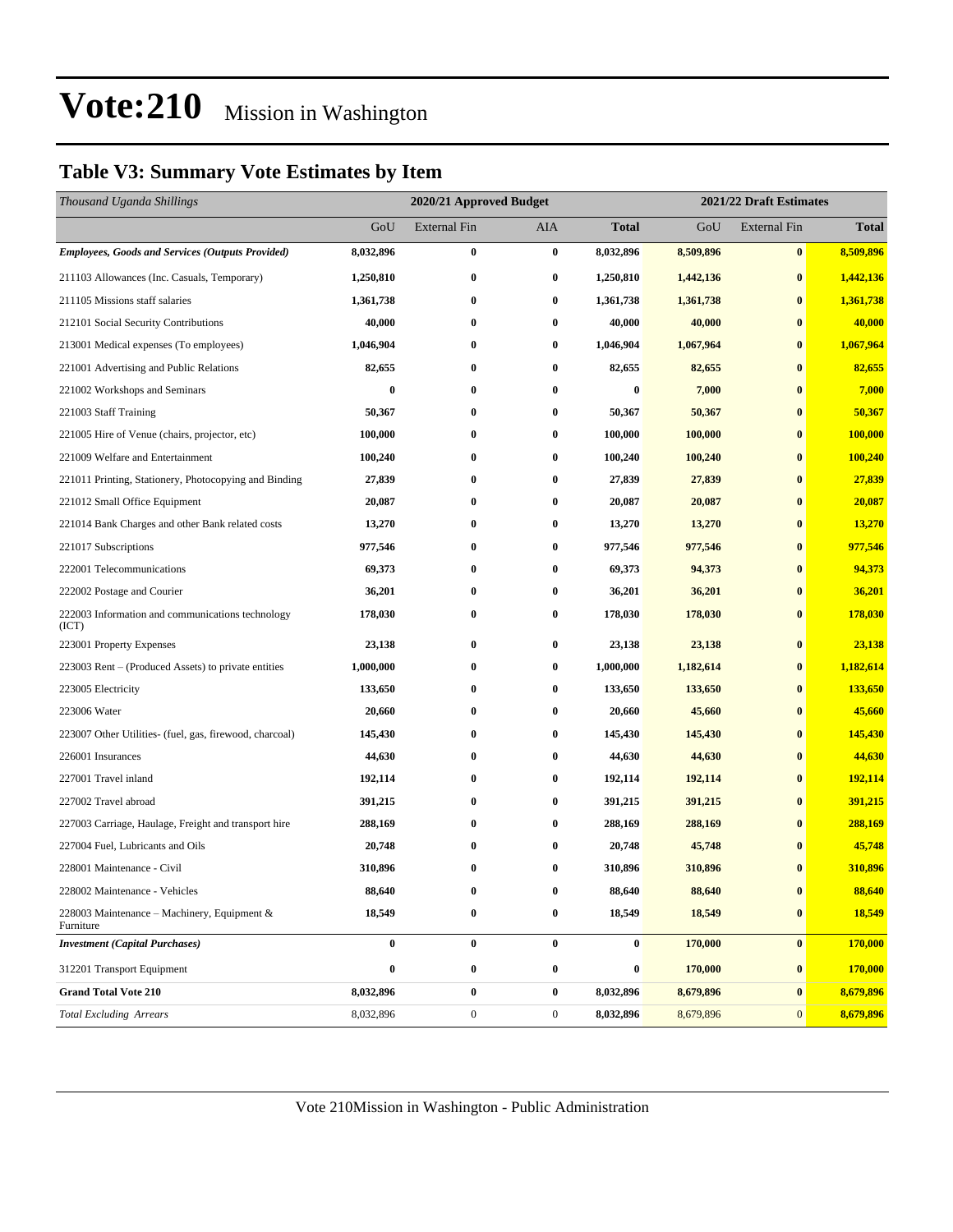### **Table V4: Detailed Estimates by Sub-SubProgramme, Department,Project and Output and Item**

*Sub-SubProgrammme 52 Overseas Mission Services*

*Recurrent Budget Estimates*

#### **Department 01 Headquarters Washington**

| Thousand Uganda Shillings                               | 2020/21 Approved Budget |                |                  |              | 2021/22 Draft Estimates |                |              |
|---------------------------------------------------------|-------------------------|----------------|------------------|--------------|-------------------------|----------------|--------------|
| <b>Outputs Provided</b>                                 | Wage                    | Non Wage       | AIA              | <b>Total</b> | Wage                    | Non Wage       | <b>Total</b> |
| <b>Budget Output 165201 Cooperation frameworks</b>      |                         |                |                  |              |                         |                |              |
| 211103 Allowances (Inc. Casuals, Temporary)             | $\boldsymbol{0}$        | 631,233        | $\boldsymbol{0}$ | 631,233      | $\mathbf{0}$            | 822,559        | 822,559      |
| 211105 Missions staff salaries                          | 1,361,738               | $\overline{0}$ | $\mathbf 0$      | 1,361,738    | 1,361,738               | $\overline{0}$ | 1,361,738    |
| 212101 Social Security Contributions                    | $\boldsymbol{0}$        | 40,000         | $\mathbf{0}$     | 40,000       | $\mathbf{0}$            | 40,000         | 40,000       |
| 213001 Medical expenses (To employees)                  | $\boldsymbol{0}$        | 939,265        | $\mathbf 0$      | 939,265      | $\mathbf{0}$            | 960,325        | 960,325      |
| 221001 Advertising and Public Relations                 | $\boldsymbol{0}$        | 38,898         | $\boldsymbol{0}$ | 38,898       | $\boldsymbol{0}$        | 38,898         | 38,898       |
| 221003 Staff Training                                   | $\boldsymbol{0}$        | 50,367         | $\mathbf{0}$     | 50,367       | $\mathbf{0}$            | 50,367         | 50,367       |
| 221005 Hire of Venue (chairs, projector, etc)           | $\boldsymbol{0}$        | 100,000        | $\boldsymbol{0}$ | 100,000      | $\boldsymbol{0}$        | 100,000        | 100,000      |
| 221009 Welfare and Entertainment                        | $\boldsymbol{0}$        | 100,240        | $\boldsymbol{0}$ | 100,240      | $\boldsymbol{0}$        | 100,240        | 100,240      |
| 221011 Printing, Stationery, Photocopying and Binding   | $\boldsymbol{0}$        | 27,839         | $\boldsymbol{0}$ | 27,839       | $\mathbf{0}$            | 27,839         | 27,839       |
| 221012 Small Office Equipment                           | $\boldsymbol{0}$        | 20,087         | $\mathbf{0}$     | 20,087       | $\mathbf{0}$            | 20,087         | 20,087       |
| 221014 Bank Charges and other Bank related costs        | $\boldsymbol{0}$        | 13,270         | $\mathbf{0}$     | 13,270       | $\mathbf{0}$            | 13,270         | 13,270       |
| 221017 Subscriptions                                    | $\boldsymbol{0}$        | 977,546        | $\boldsymbol{0}$ | 977,546      | $\boldsymbol{0}$        | 977,546        | 977,546      |
| 222001 Telecommunications                               | $\boldsymbol{0}$        | 69,373         | $\boldsymbol{0}$ | 69,373       | $\mathbf{0}$            | 94,373         | 94,373       |
| 222002 Postage and Courier                              | $\boldsymbol{0}$        | 36,201         | $\boldsymbol{0}$ | 36,201       | $\boldsymbol{0}$        | 36,201         | 36,201       |
| 222003 Information and communications technology (ICT)  | $\boldsymbol{0}$        | 178,030        | $\mathbf{0}$     | 178,030      | $\boldsymbol{0}$        | 178,030        | 178,030      |
| 223001 Property Expenses                                | $\boldsymbol{0}$        | 23,138         | $\boldsymbol{0}$ | 23,138       | $\boldsymbol{0}$        | 23,138         | 23,138       |
| 223003 Rent – (Produced Assets) to private entities     | $\boldsymbol{0}$        | 273,433        | $\boldsymbol{0}$ | 273,433      | $\boldsymbol{0}$        | 456,047        | 456,047      |
| 223005 Electricity                                      | $\overline{0}$          | 70,351         | $\mathbf 0$      | 70,351       | $\mathbf{0}$            | 70,351         | 70,351       |
| 223006 Water                                            | $\boldsymbol{0}$        | 20,660         | $\boldsymbol{0}$ | 20,660       | $\mathbf{0}$            | 45,660         | 45,660       |
| 223007 Other Utilities- (fuel, gas, firewood, charcoal) | $\boldsymbol{0}$        | 124,021        | $\mathbf{0}$     | 124,021      | $\mathbf{0}$            | 124,021        | 124,021      |
| 226001 Insurances                                       | $\boldsymbol{0}$        | 44,630         | $\boldsymbol{0}$ | 44,630       | $\mathbf{0}$            | 44,630         | 44,630       |
| 227001 Travel inland                                    | $\boldsymbol{0}$        | 52,105         | $\mathbf{0}$     | 52,105       | $\mathbf{0}$            | 52,105         | 52,105       |
| 227002 Travel abroad                                    | $\boldsymbol{0}$        | 188,350        | $\boldsymbol{0}$ | 188,350      | $\boldsymbol{0}$        | 188,350        | 188,350      |
| 227003 Carriage, Haulage, Freight and transport hire    | $\boldsymbol{0}$        | 288,169        | $\boldsymbol{0}$ | 288,169      | $\mathbf{0}$            | 288,169        | 288,169      |
| 227004 Fuel, Lubricants and Oils                        | $\boldsymbol{0}$        | 20,748         | $\boldsymbol{0}$ | 20,748       | $\boldsymbol{0}$        | 45,748         | 45,748       |
| 228001 Maintenance - Civil                              | $\boldsymbol{0}$        | 310,896        | $\boldsymbol{0}$ | 310,896      | $\mathbf{0}$            | 310,896        | 310,896      |
| 228002 Maintenance - Vehicles                           | $\boldsymbol{0}$        | 88,640         | $\mathbf 0$      | 88,640       | $\mathbf{0}$            | 88,640         | 88,640       |
| 228003 Maintenance – Machinery, Equipment & Furniture   | $\boldsymbol{0}$        | 18,549         | $\boldsymbol{0}$ | 18,549       | $\mathbf{0}$            | 18,549         | 18,549       |
| <b>Total Cost of Budget Output 01</b>                   | 1,361,738               | 4,746,037      | 0                | 6,107,775    | 1,361,738               | 5,216,037      | 6,577,775    |
| <b>Budget Output 165202 Consulars services</b>          |                         |                |                  |              |                         |                |              |
| 211103 Allowances (Inc. Casuals, Temporary)             | $\boldsymbol{0}$        | 299,661        | $\mathbf{0}$     | 299,661      | $\overline{0}$          | 299,661        | 299,661      |

Vote 210Mission in Washington - Public Administration